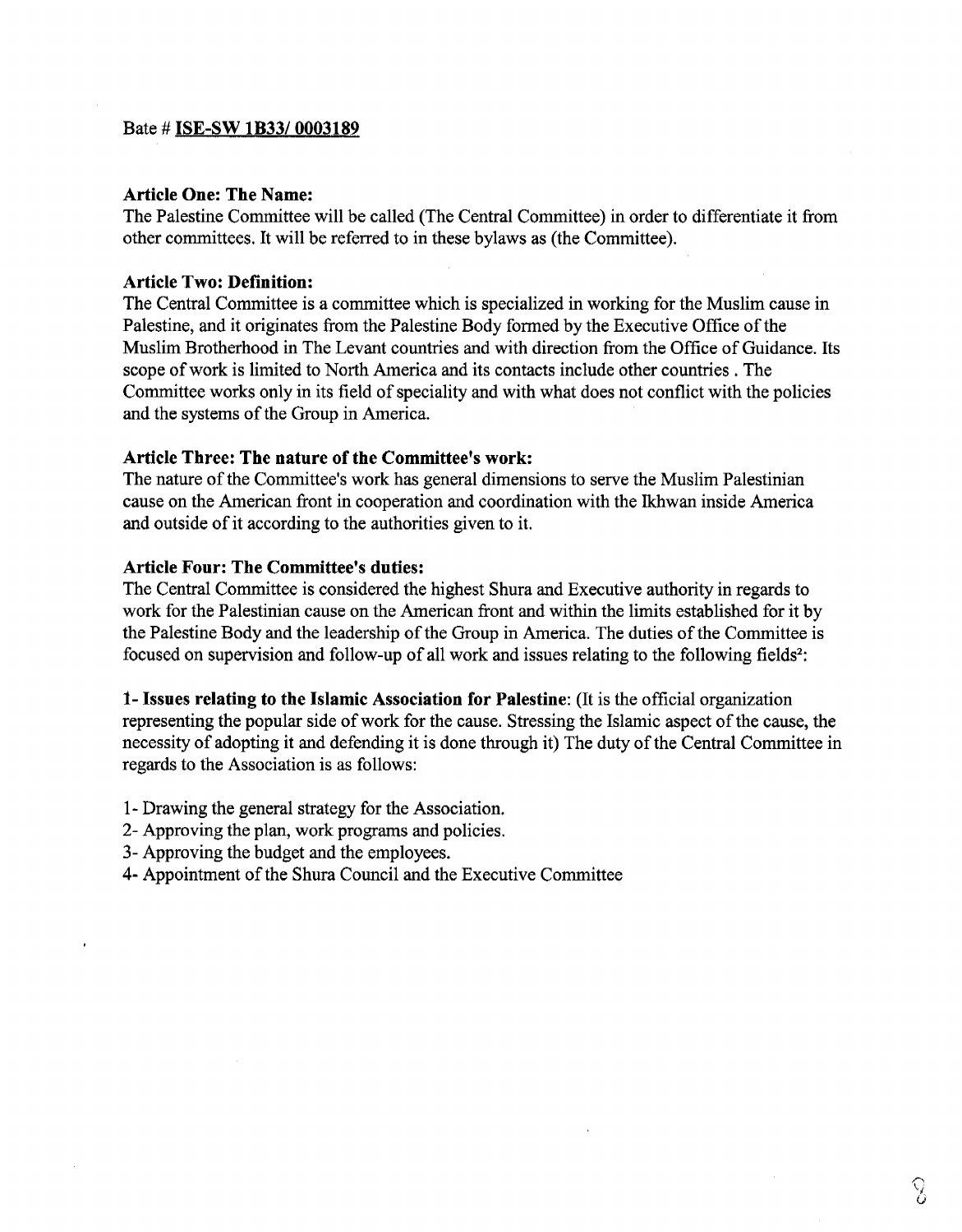### Bate # **ISE-SW lB33/0003190**

**2- Issues relating to the Occupied Land Fund:** (It **is** the official organization which represents the financial and the charitable aspect to support the homeland people in the occupied territories. Collection of donations, securing their delivery and adopting charitable projects there is done through it).The duty of the Central Committee in regards to the Fund is as follows:

- 1- Drawing the general strategy for the Fund.
- 2- Approval of the plan, work programs and policies.
- **3-** Approval of the budget and the employees.
- **4-** Appointing the Fund's board of directors.

**3- Issues relating to the United Association for Studies** & **Research:** (It is the official organization which represents the media and the cultural aspect to support the cause. The recording of the history of Islamic work for Palestine and providing a frame for media, political and cultural address is done through it). The duty of the Central Committee in regards to the Association is as follows:

- 1 Drawing the general strategy for the Association.
- **2-** Approval of the plan, work programs and policies.
- **3-** Approval of the budget and the employees.
- 4- Appointing the Association's board of directors.

**4- Issues of relating to Rehabilitation and Coordination:** (It is **an** internal committee representing the rehabilitation aspect for the sons of the occupied territories and The Levant countries in fields which serve work upon their return to the homelands and securing their financial, social and academic needs). The duty of the Central Committee in regards to the committee is as follows:

1 - Drawing the general direction of the committee with what does not conflict with the bylaws of coordination of the Group in America.

- 2- Approval of the plan, work programs and policies.
- **3-** Approval of the budget.
- **4-** Appointment of the members of the committee.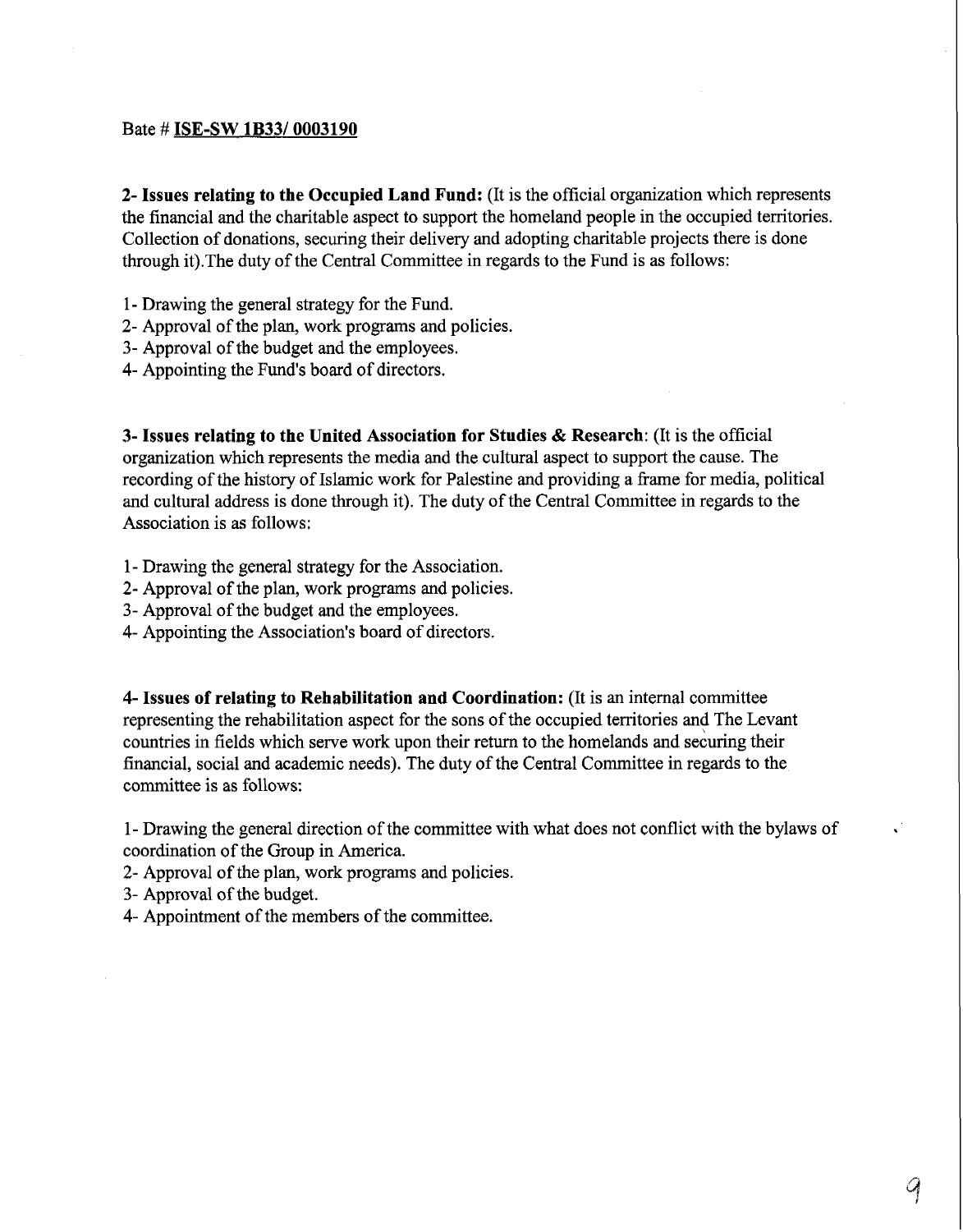#### Bate # **ISE-SW 1B33/0003191**

**5- Issues relating to political work and foreign relations:** (It is a committee which operates through the Association for now. It is hoped that it will become an official organization for political work and its headquarters will be in Washington, God's willing. It represents the political aspect to support the cause politically on the American front).

**6- Issues relating to money and investment:** (It is an internal committee which controls and monitors expenses and budgets, the implementation and the monitoring of investment projects to ensure the availability of financial support for the work of the Central Committee). The duty of the Central Committee in regards to the financial committee is as follows:

- 1- Drawing the general strategy for the committee.
- 2- Approval of the plan, work programs and policies.
- **3-** Approval of the general budget.
- 4- Appointing the committee's members.

**7- Issues relating to the Secretariat and Monitoring:** (It is an internal committee which prepares for meetings, records meetings minutes, coordinates between the organizations and the committee internally, and between them and the rest of the organizations, departments and committees of the Group in America and monitors the performance of work as planned for it).

#### **Article Five: Formation of the Committee:**

The Palestine Body (affiliated with the Executive Office of The Levant countries and the Office of Guidance) appoints -after consulting with the leadership of the Group in America - the head of the Committee who in turn consults with people of opinion and speciality to form his Committee. The Palestine Body and the leadership of the Group in America have the right to object to any member of the Committee. In this case, the head of the Committee has to appoint an alternative for the brother being objected to.

### **Article Six: Membership of the Committee:**

The Committee will be composed of 6-7 members representing the heads of the above mentioned organizations and committees. The Committee will then choose one of its members to be vice president.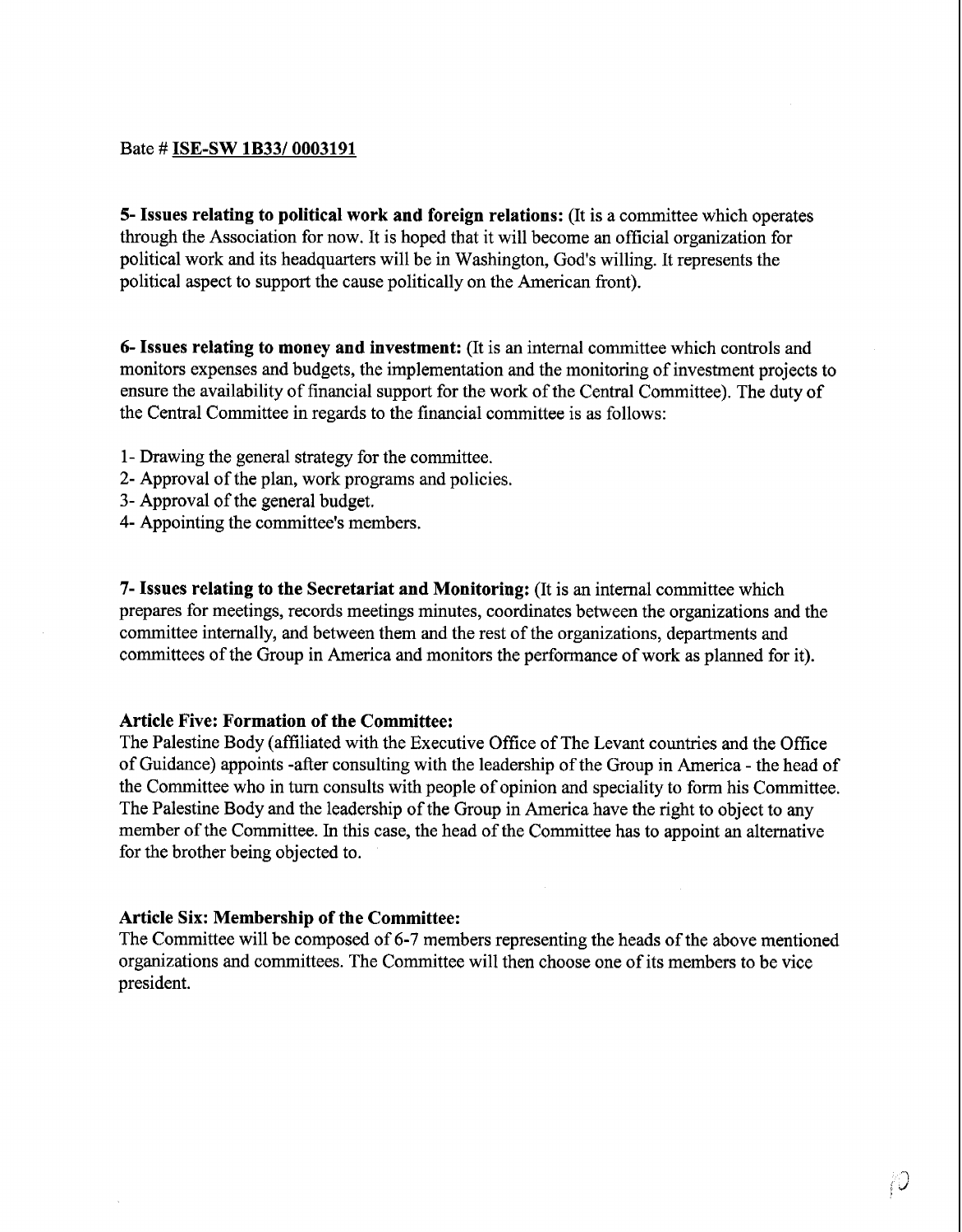## Bate # ISE-SW **lB3310003192**

### **Article Seven: Policies governing work:**

1- The Committee will adhere to the Islamic Sharia in all of its work, positions and policies.

2- The Committee will adhere to the policies, directions and resolutions of the Palestine Body and the leadership of the Group in America.

**3-** The Committee will present its plans, work programs, policies and systems to the leadership of the Body and the leadership of the Group for approval.

4- The Committee will adopt a policy of expanding the circle of participation in its work to include all the ethnicities of those working on the Islamic front in America.

### **Article Eight: Financing of the Committee:**

Sources of Committee's financing will be from:

- 1- The Palestine Body.
- 2- The Group in America.
- **3-** Unconditional donations.
- 4- Investment projects supervised by the Committee.

### **Article Nine: Administrative relations:**

Administrative relations will be arranged as follows:

1- The Committee is considered one of the committees of the Executive Office for the Group in America **and** submits a periodical report about its work.

2- The Committee will submit a report about its work to the Palestine Body.

3- The head of the Association is considered an observing member in the youth organization department or the domestic work department (according to what the Group specifies) for the purpose of coordination and cooperation.

4- Organizations and committees affiliated with the Central Committee will submit a report about their work every two months.

*5-* The Committee will hold 4 meetings annually, one every three months.

*6-* The Committee will hold emergency meetings by a call from the chairman or half the Committee's members (by presence or by phone).

**7-** Resolutions will be reached by Shura (and their results are binding for the chairman). When reaching equal votes, the chairman's side prevails.